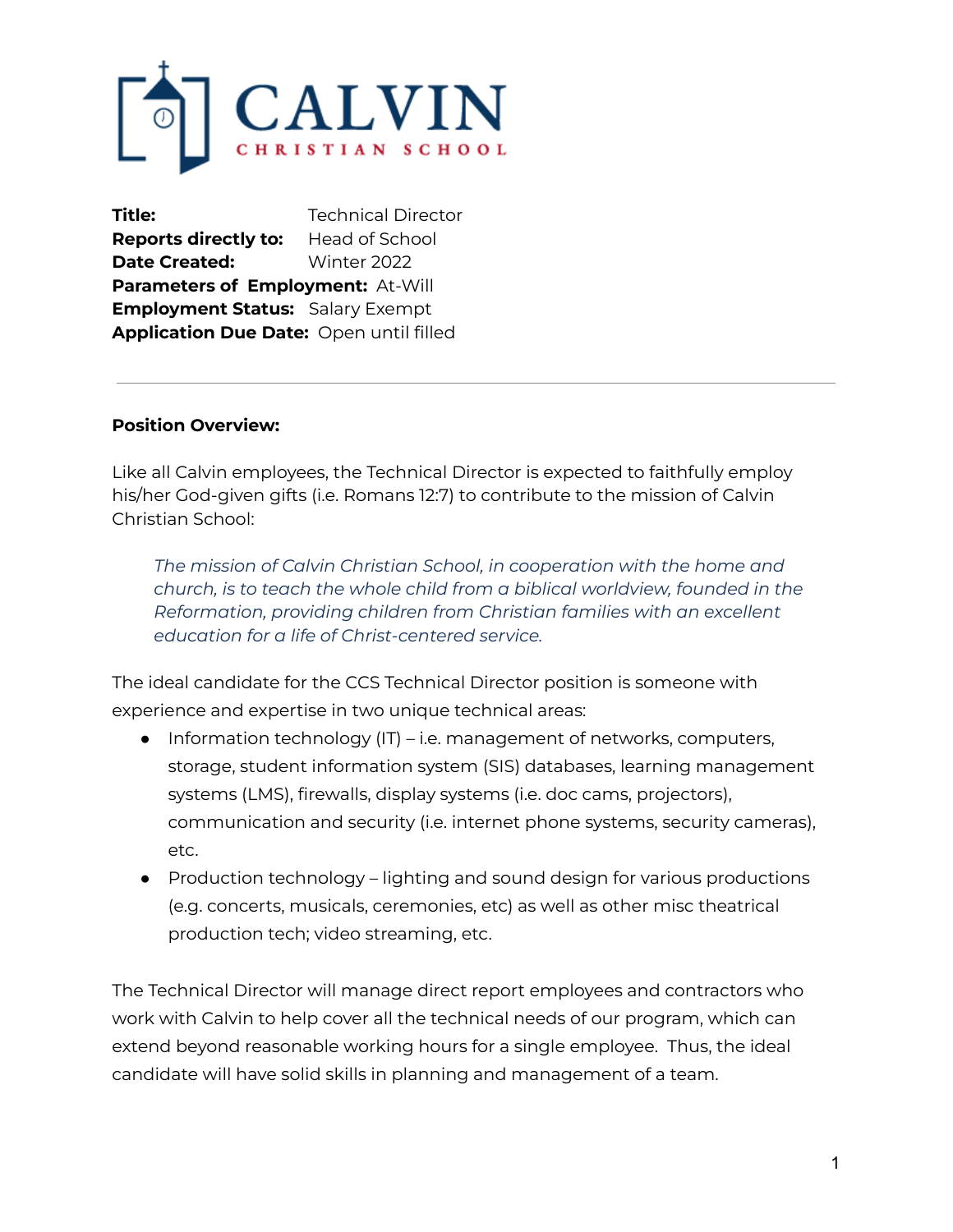To begin the application process, please complete the following steps:

- 1. On-line General [Employment](https://docs.google.com/forms/d/e/1FAIpQLSes3ijSGbG4Pu7O1cACBkXjEuAZqFmHssBX3UMr9h5EuNVreA/viewform?usp=sf_link) Application,
- 2. E-mail the following **required documentation** to hr@calvinchristian.school :
	- a. Cover Letter
	- b. Résumé detailing experience as well as training and licensing
	- c. 3 letters of recommendation (one from a pastor who knows your Christian faith and at least two from trusted authorities who are able to attest to the quality of work and extent of experience in both IT as well as Production Technology)

| Pay Range:    | Salary range: \$62,400-\$75,000                                |
|---------------|----------------------------------------------------------------|
| <b>Hours:</b> | Flexible combination of school-day hours (Aug-June) : 7:30AM - |
|               | 3:30PM plus in conjunction with managed consultants, evening   |
|               | productions throughout the school. No Sundays.                 |
|               | Summer (June-August): 8hrs/day varies somewhat by campus       |
|               | projects.                                                      |
|               |                                                                |

- **Benefits Offered:** Health, Dental, Vision, 403b, & Life Insurance. As well as sick leave and vacation.
- **Other benefits:** Staff are encouraged to enroll their school-age children at Calvin Christian School, as such there is generous tuition support. Like all jobs on campus, this is an ideal position for a person who desires a "front-row seat" to their own children's Christian educational experience, pre-school through 12th grade.

# **Spiritual Requirements:**

- As a Christian School, we require our employees to be a professing believer and follower of Jesus Christ as his/her Lord and Savior.
- Per Calvin's mission (and constitution), staff are expected to be
	- Faithfully involved via attendance and service at a reputable Christian church (per Calvin's Constitution, ideally members in good standing at a confessionally reformed church, e.g. URC, CRC, PCA, RCA, OPC)
	- Fully In-line with Calvin Christian School's Mission Statement, and be fully in-line with and sign our "Faith & Life Covenant." Copies available upon the offering of an interview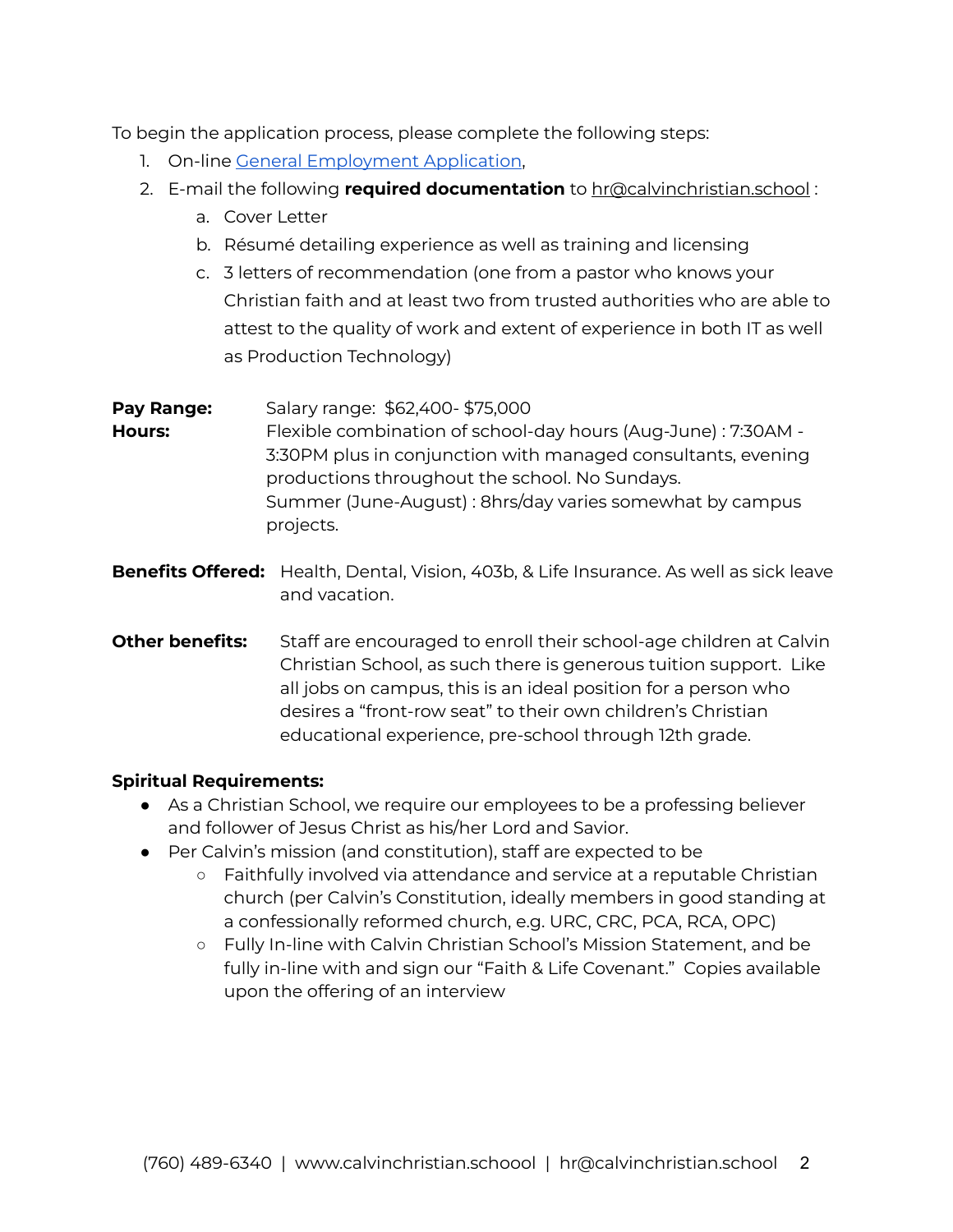## **Required Qualifications:**

- Proven training & experience in the field of Information & Technology (ideally in an educational/church setting)
	- Google Admin knowledge (desire to be fully trained)
	- Management of Student Information Systems (SIS) & Learning Management Systems (LMS)
- Proven experience and developing expertise & strong interest in production technology (sound & lighting design, video, stage craft, etc)
- Ability to work productively on a team (i.e. with theatrical artistic production staff, teachers, admin, etc)
- Experience and knowledge of live-streaming.
- Strong interest in Christian Education
- Must be authorized to work in the U.S.
- Desire to live and work in North [County](https://www.sandiego.org/explore/coastal/north-county-coastal.aspx) San Diego, CA

#### **Preferred Qualifications:**

- Degree in IT and/or Technical Stage Craft
- IT Certifications (i.e. <https://www.comptia.org/> or https://grow.google/certificates/it-support/#?modal\_active=none)
- Google Education Suite Network Administrator training, or strong desire to obtain (i.e.[https://edu.google.com/intl/ALL\\_us/training-support/setup-guides/google](https://edu.google.com/intl/ALL_us/training-support/setup-guides/google-workspace-for-education/)[workspace-for-education/](https://edu.google.com/intl/ALL_us/training-support/setup-guides/google-workspace-for-education/))
- Sound and lighting technical director for 5-10+ productions.

#### **Job Description for the Technical Director:**

- 1. Maintain the health of all IT systems (e.g. internet, firewalls, network, printers, internet phone system, projectors, document cameras, etc)
- 2. Run and/or oversee day-to-day audio-visual production (from Chapels, student life events, evening productions, etc)
- 3. Serve as the primary resource to staff and students experiencing problems with devices and connectivity.
- 4. Manage upper school Chromebook inventory
- 5. Teacher and staff technology training.
- 6. Serve as a member of Board Tech Task Force to support Ed-Tech strategic planning
- 7. Create a written plan for summer work projects
- 8. Record/stream key events
- 9. Manage record libraries